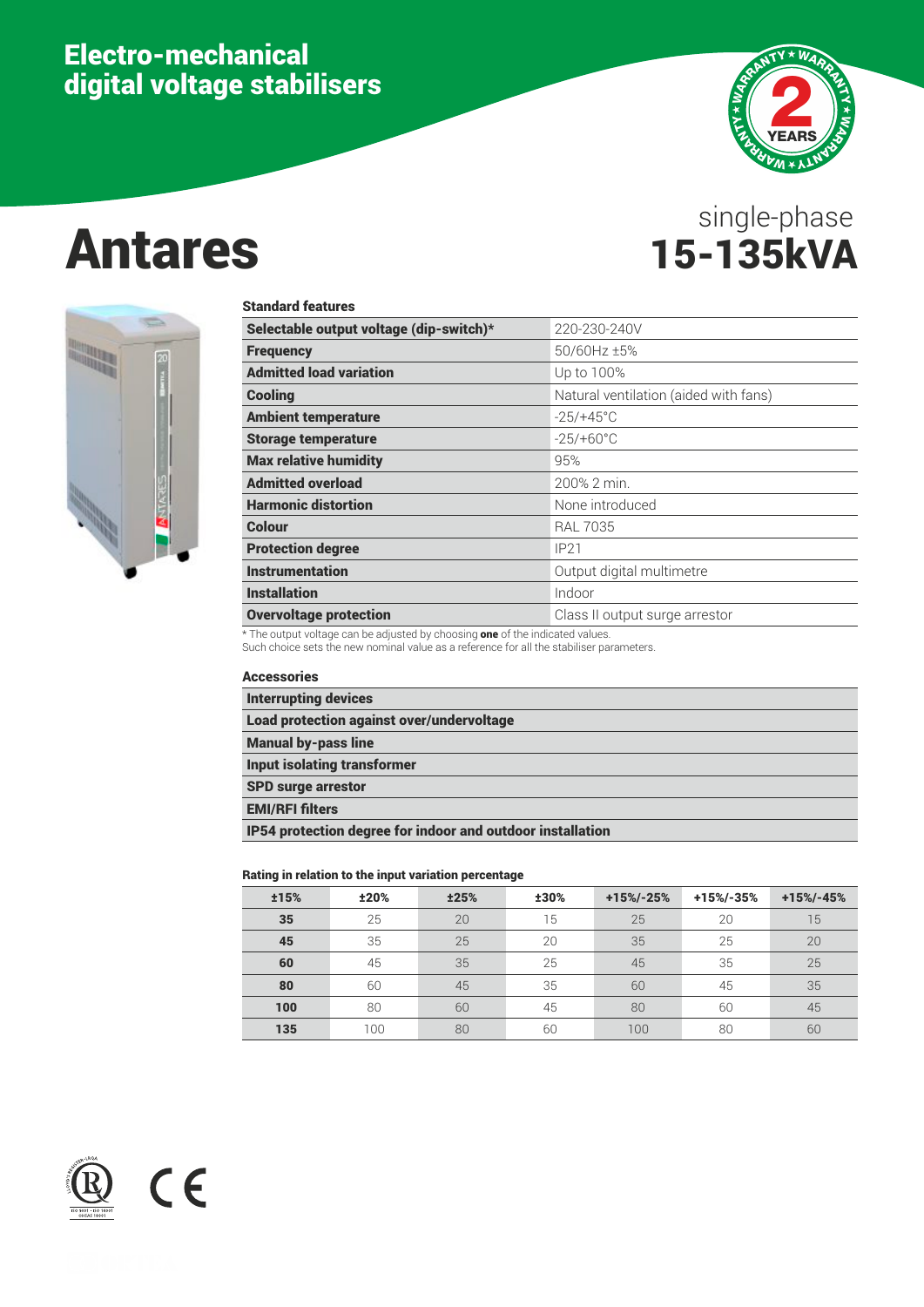# Antares single-phase 15-135kVA

Antares stabilisers are available for different ranges of input voltage fluctuation.

Standard models offer a **double input connection** so that with the same unit two different input variations (±1 5%/±20% or ±25%/±30%) can be dealt with.

An **automatic circuit breaker** is provided on the regulation circuit to protect against overload and short circuit on the voltage regulator whilst the auxiliary circuit is protected by fuses.

The instrumentation consists of a **digital multimetre** installed on the cabinet front panel. The alarms (min/max output voltage, gearmotor lock, internal overheating, regulator overload) are recognizable by means of LEDs on the control card.

The control logic is based on a digital **microprocessor**.

All Antares stabilisers are fitted with the **same control card**, thus simplifying maintenance operations and spare parts storage.



#### Wide range

symmetrical: ±15%, ±20%, ±25%, ±30% (other on request)  $-$  asyimmetrical:  $+15\%$ /-25%,  $+15\%$ /-35%,  $+15\%$ /-45% (other on request) Output voltage accuracy: **±0.5%**.



### **Technology**

Control logic based on digital **microprocessor** operating with a software specifically developed.



#### Long life

System voltage regulator with **rollers** (without brushes, which are subject to heavy wear & tear).



#### Protection

The voltage regulator is protected by a **circuit breaker** with magneto thermal release. The auxiliary circuit is protected by fuses. Overvoltage protection: Class II output surge arrestor.



#### **Instrumentation**

The digital measuring instrumentation is installed on the front panel and consist of an output digital multimetre.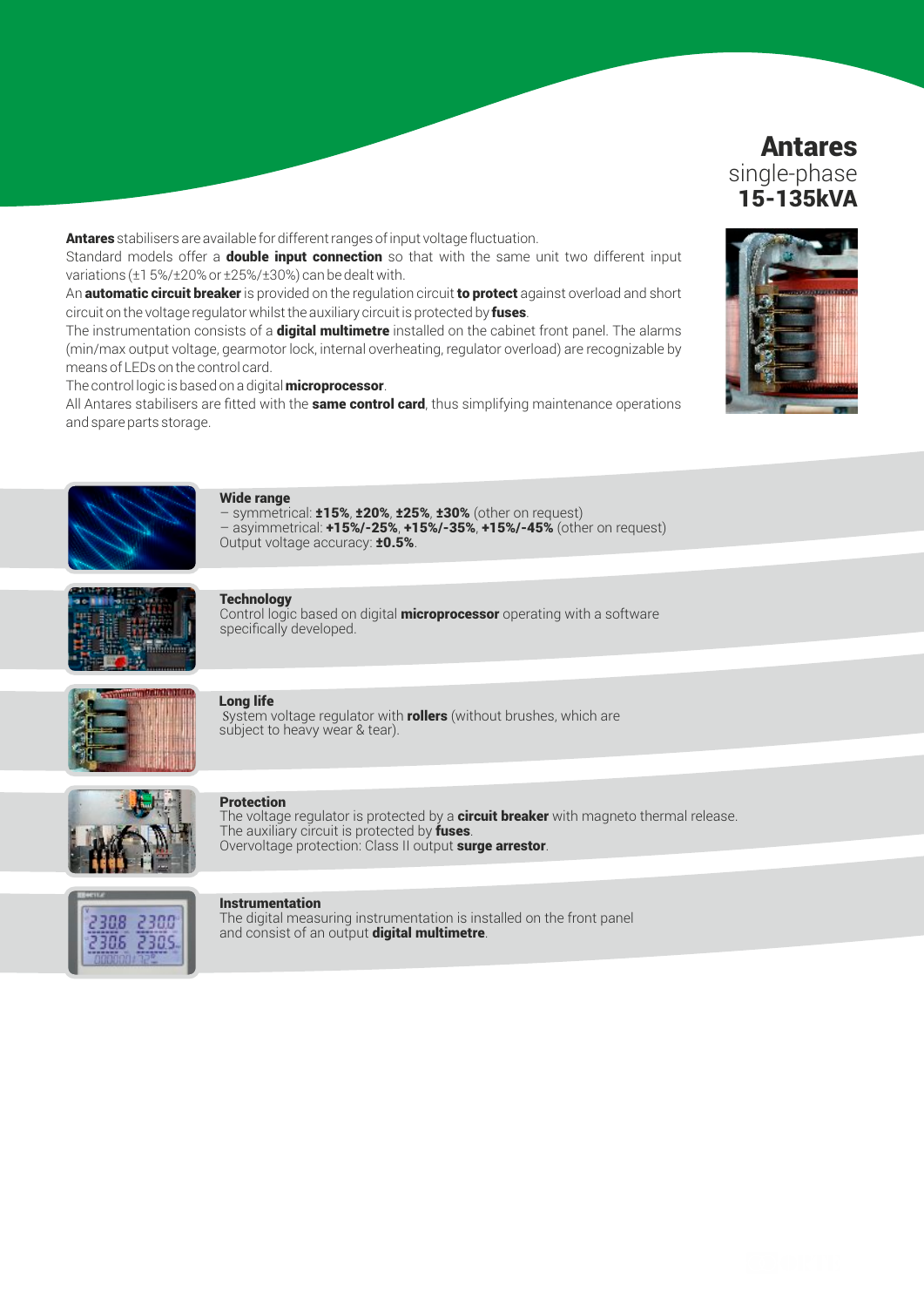# Antares single-phase 15-135kVA

| <b>Type</b> | $\mathbf{a}$<br>$\mathbf{C}$<br>Ξ<br>æ<br>œ | o<br>泥<br>Τõ<br>Œ | $\mathbf{a}$<br>Е<br>ы<br>о<br>등<br>Ξ<br>- | ٠.<br>൹<br>o.<br>$=$ $=$ $\circ$ | తాన<br>$\mathbb{R}$ In<br>익성의 | 콩<br>āä | Φ<br>5<br>뙨 | 12.<br>$\overline{\phantom{a}}$<br>তে<br>Speer<br>requis<br>$\overline{a}$ | る<br>أمأت<br>ී | eigh                                                                                                                                                                                                                                                                                                                                                                                                                                                                                                                                                         |
|-------------|---------------------------------------------|-------------------|--------------------------------------------|----------------------------------|-------------------------------|---------|-------------|----------------------------------------------------------------------------|----------------|--------------------------------------------------------------------------------------------------------------------------------------------------------------------------------------------------------------------------------------------------------------------------------------------------------------------------------------------------------------------------------------------------------------------------------------------------------------------------------------------------------------------------------------------------------------|
|             | [%]                                         | [kVA]             | [V                                         | [A]                              | [V]                           | [A]     | $[\%]$      | [ms/V]                                                                     | Type           | $[kg] % \begin{center} % \includegraphics[width=\linewidth]{imagesSupplemental/Imetad-Architecture.png} % \end{center} % \caption { % \begin{subfigure}[M=100$]{images}\label{fig:2} % } % \end{subfigure} % \begin{subfigure}[M=100$]{images}\label{fig:2} % } % \end{subfigure} % \begin{subfigure}[M=100$]{images}\label{fig:2} % } % \end{subfigure} % \begin{subfigure}[M=100$]{images}\label{fig:2} % } % \end{subfigure} % \begin{subfigure}[M=100$]{images}\label{fig:2} % } % \end{subfigure} % \begin{subfigure}[M=100$]{images}\label{fig:2} % }$ |

| Input voltage variation range <b>±20%/±15%</b> (the values listed in the table are referred to 230V nominal voltage) |     |     |         |     |     |     |     |    |    |     |
|----------------------------------------------------------------------------------------------------------------------|-----|-----|---------|-----|-----|-----|-----|----|----|-----|
| $25 - 20$                                                                                                            | ±20 | 25  | 184-276 | 136 |     | 109 | >98 | 12 | 23 | 180 |
| $35 - 15$                                                                                                            | ±15 | 35  | 195-265 | 179 | 230 | 152 |     | 16 |    |     |
| $35 - 20$                                                                                                            | ±20 | 35  | 184-276 | 190 | 230 | 152 | >98 | 12 | 31 | 200 |
| $45 - 15$                                                                                                            | ±15 | 45  | 195-265 | 230 |     | 196 |     | 16 |    |     |
| $45 - 20$                                                                                                            | ±20 | 45  | 184-276 | 245 | 230 | 196 | >98 | 12 | 40 | 320 |
| $60 - 15$                                                                                                            | ±15 | 60  | 195-265 | 307 |     | 261 |     | 16 |    |     |
| $60 - 20$                                                                                                            | ±20 | 60  | 184-276 | 326 | 230 | 261 | >98 | 12 | 40 |     |
| $80 - 15$                                                                                                            | ±15 | 80  | 195-265 | 409 |     | 348 |     | 16 |    | 390 |
| $80 - 20$                                                                                                            | ±20 | 80  | 184-276 | 435 | 230 | 348 | >98 | 12 | 51 | 550 |
| $100 - 15$                                                                                                           | ±15 | 100 | 195-265 | 511 |     | 435 |     | 16 |    |     |
| $100 - 20$                                                                                                           | ±20 | 100 | 184-276 | 544 |     | 435 | >98 | 12 |    |     |
| $135 - 15$                                                                                                           | ±15 | 135 | 195-265 | 690 | 230 | 587 |     | 16 | 51 | 650 |

Input voltage variation range **±30%/±25%** (the values listed in the table are referred to 230V nominal voltage)

| $15 - 30$ | ±30 | 15 | 161-300 | 93  |     | 65  |     | 8  |    |     |
|-----------|-----|----|---------|-----|-----|-----|-----|----|----|-----|
|           |     |    |         |     | 230 |     | >98 |    | 23 | 180 |
| $20 - 25$ | ±25 | 20 | 172-288 | 116 |     | 87  |     | 10 |    |     |
| $20 - 30$ | ±30 | 20 | 161-300 | 124 | 230 | 87  | >98 | 8  | 31 | 200 |
| $25 - 25$ | ±25 | 25 | 172-288 | 145 |     | 109 |     | 10 |    |     |
| $25 - 30$ | ±30 | 25 | 161-300 | 156 | 230 | 109 | >98 | 8  | 40 | 320 |
| $35 - 25$ | ±25 | 35 | 172-288 | 203 |     | 152 |     | 10 |    |     |
| $35 - 30$ | ±30 | 35 | 161-300 | 217 | 230 | 152 | >98 | 8  | 40 | 390 |
| $45 - 25$ | ±25 | 45 | 172-288 | 261 |     | 196 |     | 10 |    |     |
| $45 - 30$ | ±30 | 45 | 161-300 | 279 | 230 | 196 | >98 | 8  | 51 | 550 |
| $60 - 25$ | ±25 | 60 | 172-288 | 348 |     | 261 |     | 10 |    |     |
| $60 - 30$ | ±30 | 60 | 161-300 | 373 | 230 | 261 | >98 | 8  | 51 | 650 |
| $80 - 25$ | ±25 | 80 | 172-288 | 464 |     | 348 |     | 10 |    |     |